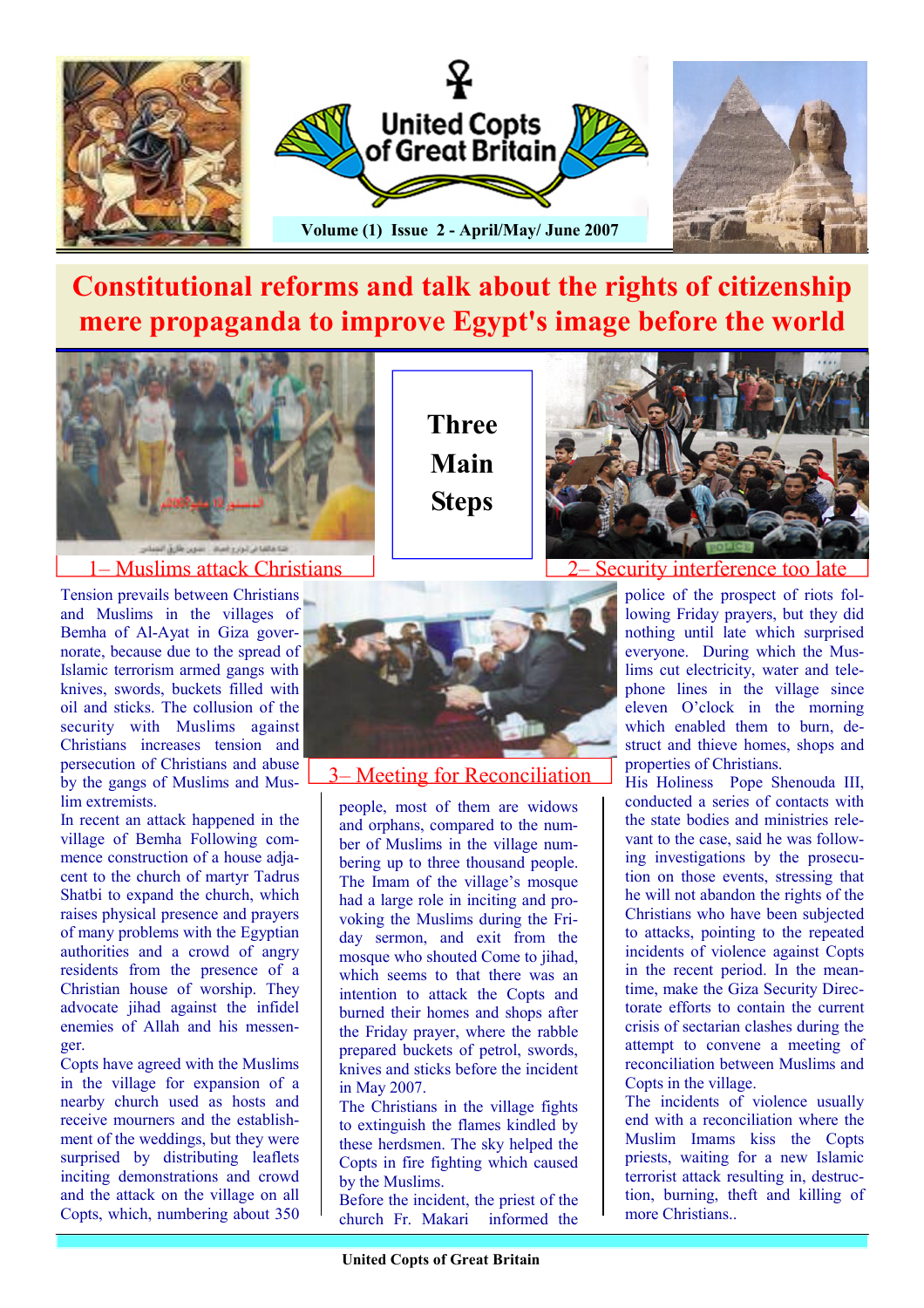



## Traitors to the Enlightenment

Europe turns its back on Socrates, Locke, et al.

By Victor Davis Hanson

The first Western Enlightenment of the Greek fifth-century B.C. sought to explain natural phenomena through reason rather than superstition alone. Ethics were to be discussed in the realm of logic as well as religion. Much of what Pythagoras, Socrates, Plato, and the Sophists thought may today seem self-evident, if not at times nonsensical. But that century was the beginning of the uniquely Western attempt to bring to the human experience empiricism, self-criticism, irony, and tolerance in thinking.

The second European Enlightenment of the late 18th century followed from the earlier spirit of the Renaissance. For all the excesses and arrogance in its thinking that pure reason might itself dethrone religion — as if science could explain all the mysteries of the human condition — the Enlightenment nevertheless established the Western blueprint for a humane and ordered society.

But now all that hard-won effort of some 2,500 years is at risk. The new enemies of Reason are not the enraged democrats who executed Socrates, the Christian zealots who persecuted philosophers of heliocentricity, or the Nazis who burned books. No, they are a pampered and scared Western public that caves to barbarism — dwarves who sit on the shoulders of dead giants, and believe that their present exalted position is somehow related to their own cowardly sense of accommodation.

What would a Socrates, Galileo, Descartes, or Locke believe of the present decay in Europe — that all their bold and courageous thinking, won at such a great cost, would have devolved into such cheap surrender to fanaticism? Just think: Put on an opera in today's Germany, and have it shut down, not by Nazis, Communists, or kings, but by the simple fear of Islamic fanatics. Write a novel deemed critical of the Prophet Mohammed, as did Salman Rushdie, and face years of ostracism and death threats — in the heart of Europe no less. Compose a film, as did Theo Van Gogh, and find your throat cut in "liberal" Holland. Or better yet, sketch a cartoon in postmodern Denmark, and then go into hiding. Quote an ancient treatise, as did the pope, and learn your entire Church may come under assault, and the magnificent stones of the Vatican offer no refuge. There are three lessons to be drawn from these examples. In almost every case, the criticism of the artist or intellectual was based either on his supposed lack of sensitivity or of artistic excellence. Van Gogh was, of course, obnoxious and his films puerile. The pope was woefully ignorant of public relations. The cartoons in Denmark were amateurish and unnecessary. Rushdie was an overrated novelist, whose chickens of trashing the West he sought refuge in finally came home to roost. The latest

Hans Neuenfels adaptation of Mozart's Idomeneo was silly. But isn't that precisely the point? It is easy to defend artists when they produce works of genius that do not offend popular sensibilities — Da Vinci's Mona Lisa or Montesquieu's Spirit of the Laws — but not so when an artist offends with neither taste nor talent. Yes, Pope Benedict is old and scholastic; he lacks both the smile and tact of the late Pope John Paul II, who surely would not have turned for elucidation to the rigidity of Byzantine scholarship. But isn't that why we must come to the present Pope's defense — if for no reason other than because he has the courage to speak his convictions when others might not?

Note also the constant subtext in this new self-censorship: fear of radical Islam and its gruesome appendages of beheadings, suicide bombings, improvised explosive devices, barbaric fatwas, riotous youth, petrodollar-acquired nuclear weapons, oil boycotts and price hikes, and fist-chanting mobs. In contrast, almost daily in Europe, "brave" artists caricature Christians and Americans with impunity. Why?

For a long list of reasons, among them most surely the assurance that they can do this without being killed. Such cowards puff out their chests when trashing an ill Oriana Fallaci or Ariel Sharon or beleaguered George W. Bush in the most demonic of tones, but prove sunken and sullen when threatened by a Dr Zawahri or a grand mufti of some obscure mosque.

Continuation Page 3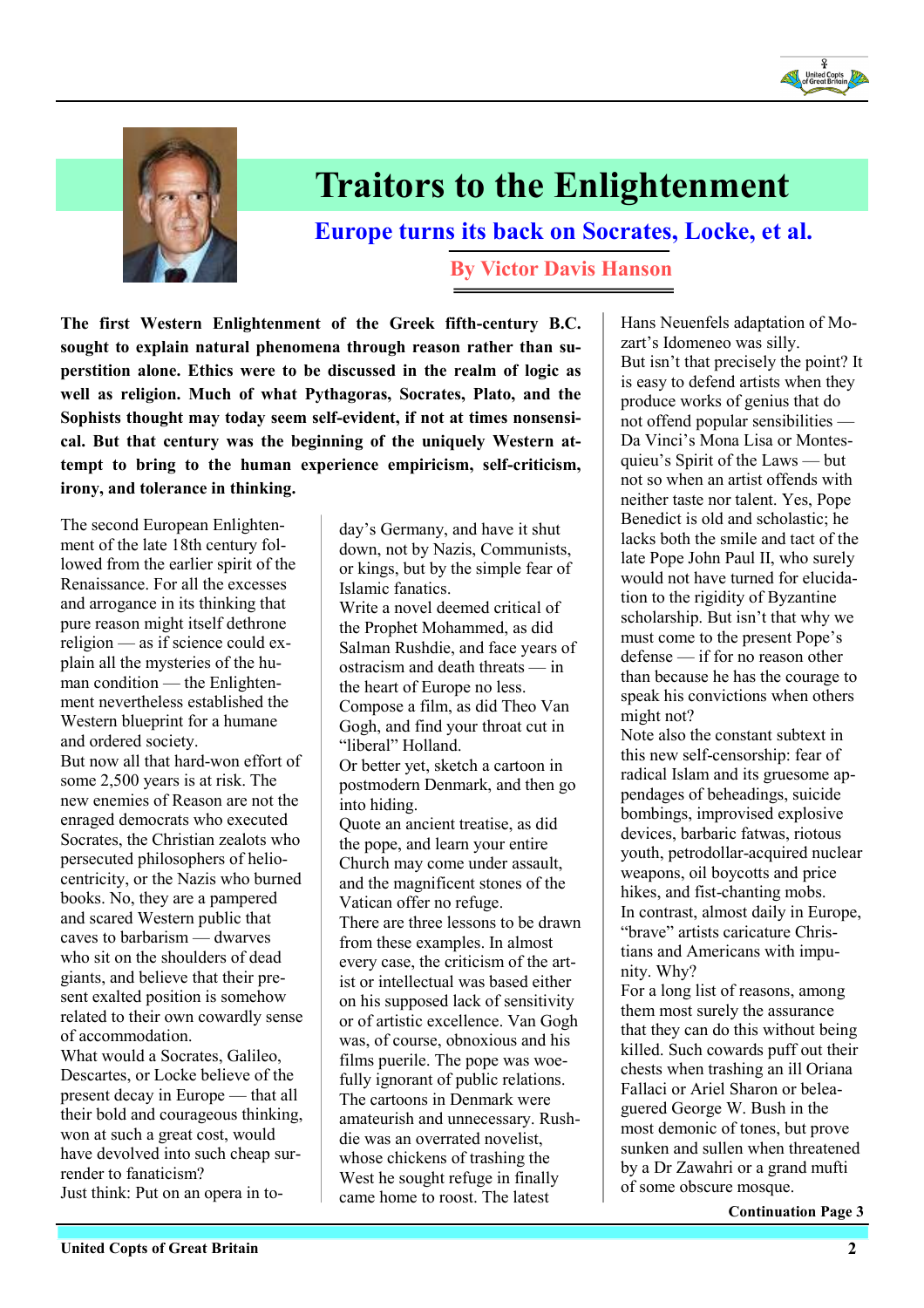

#### From Page 2

Second, almost every genre of artistic and intellectual expression has come under assault: music, satire, the novel, films, academic exegesis. Somehow Europeans have ever-so-insidiously given up the promise of the Enlightenment that welcomed free thought of all kinds, the more provocative the better. So the present generation of Europeans really is heretical, made up of traitors of a sort, since they themselves, not just their consensual governments or some invader across the Mediterranean, have nearly destroyed their won freedoms of expression — out of worries over oil, or appearing as illiberal apostates of the new secular religion of multiculturalism, or another London or Madrid bombing.

Europe boldly produces films about assassinating an American president, and routinely disparages the Church that gave the world the Sermon of the Mount, but it simply won't stand up for an artist, a well-meaning Pope, or a ranting filmmaker when the mob closes in. The Europe that believes in everything turns out to believe in nothing.

Third, examine why all these incidents took place in Europe. Since 2000 it has been the habit of blue-state politicians to rebuke the yokels of America, in part by showing us a supposedly more humane Western future unfolding in Europe. It was the European Union that was at the forefront of mass transit; the EU that advanced Kyoto and the International Criminal Court. And it was the heralded EU that sought "soft" power rather than the Neanderthal resort to arms.

And what have we learned in the last five years from its boutique socialism, utopian pacifism, moral equivalence,

and cultural relativism? That it was logical that Europe most readily would abandon the artist and give up the renegade in fear of religious extremists.

Those in an auto parts store in Fresno, or at a NASCAR race in southern Ohio, might appear to Europeans as primordials with their guns,

"fundamentalist" religion, and flagwaving chauvinism. But it is they, and increasingly their kind alone, who prove the bulwarks of the West. Ultimately what keeps even the pope safe and the continent confident in its vain dialogues with Iranian lunatics is the United States military and the very un-Europeans who fight in it. We may be only 30 years behind Europe, but we are not quite there yet. And so Europe has done us a great favor in showing us not the way of the future, but the old cowardice of our pre-Enlightenment past.

## ISLAM VERSUS AHL AL KITAB PAST AND PRESENT

By: DR. Maryam Jameelah

How can we be certain that Islam is the only infallible Truth?

Peaceful relations and mutual respect among us can only be achieved through strength. We must cease indulging in apologetics and present the Islamic message to the world honestly and forthrightly. Before we can hope to succeed with Tabligh on a large scale, we must first convert the nominal Muslims into true believers. We must establish a full-blooded Islamic state where the world will witness our precepts translated into action. Finally, we must crush the conspiracies of Zionism, free-masonry, Orientalism and foreign missions both with the pen and with the sword. We cannot afford peace and reconciliation with the Ahl al Kitab until we can humble them and gain the upper hand

Do you believe this Fascist Message is on the OFFI-CIAL WEB PAGES OF Al-Azhar, the cost of this is paid for by TAX PAYER and Christians tax in Egypt is contributing to this totalitarian Nazi like message and many more similar situations.

To read their message type this Link http://www.alazhr.com/non-muslims/Chapter3.htm And read the last a few lines.

## Christian businesses in Sharm El-Shiek have to subsidise building of mosques.





Just is not bad enough to stop Christians from building, on their own expenses their places of worship while the Egyptian government uses tax payers money from Muslims and Christians a like to pay for the building of mosques, pay for their water and electricity too and the wages of their imams, but to top it all, we learned from reliable sources in Egypt that Christian businesses in Sharm El-Shiek have to subsidise building of mosques too against their will. There are 16 mosques built and supported by the government in Sharm El- Sheik and a single church built and supported by Copts.

Egypt has  $160,000$  mosques $160,000$  = one mosque for each 437 and 1448 =one church for each 6909 Is that what they call Freedom of worship and equality, some cities like Assiut has not had a single new church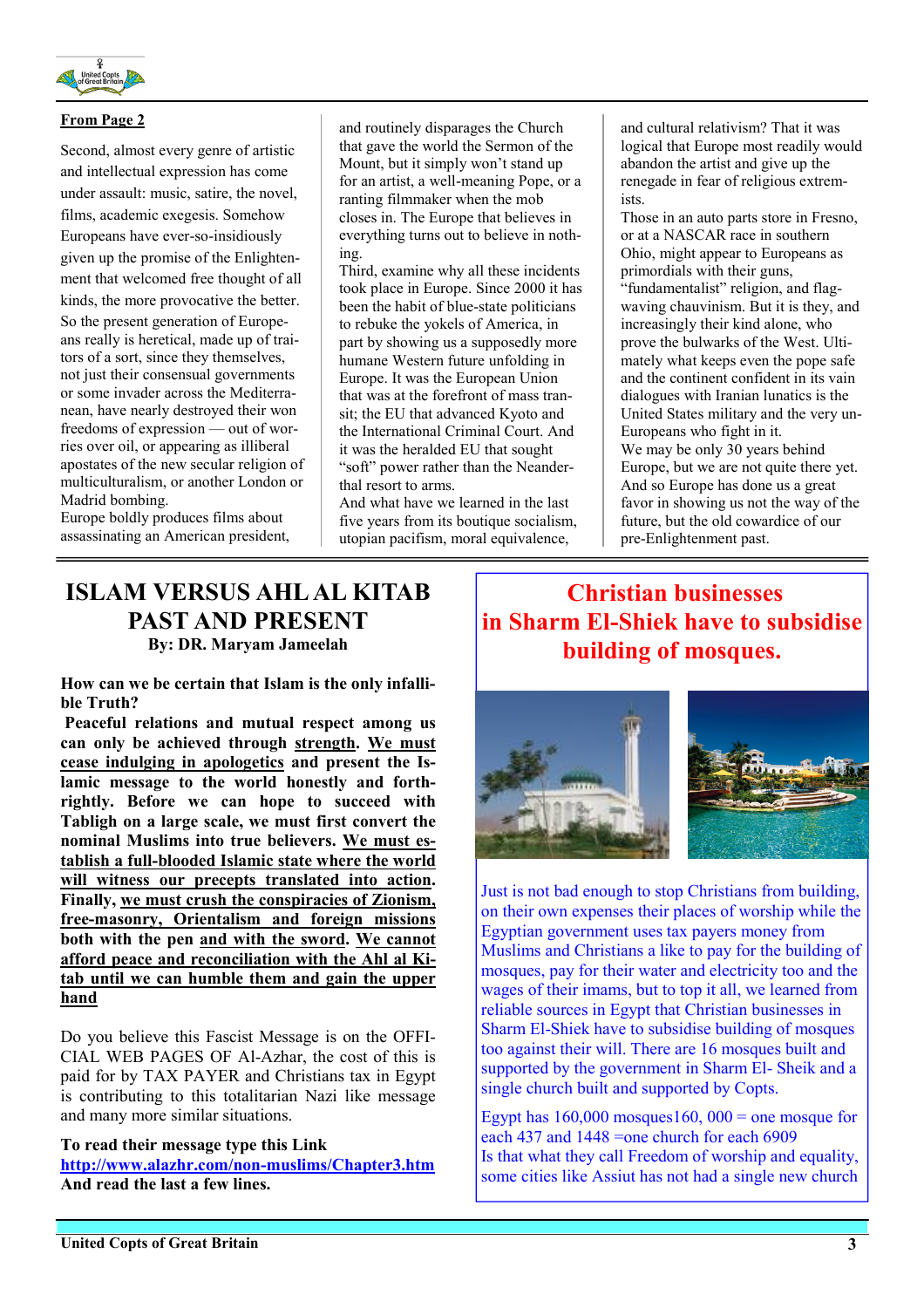

## Egypt and the modern civil state, and the Muslim Brotherhood

#### By : Ibrahim Habib - United Copts GB

The day of what is called "The Old State", which was built on conquest. change by coercion and brutal force has long gone and has been replaced by "The Modern Civil State" which is based on an unwritten Social Contract.

The unwritten contract of "the Modern Civil State" is: in re-

turn for civil peace and respect of the rule of law by citizens, the State provides security and services to all citizens on the basis of Equality, freedom, Justice, Rule by democracy for all citizens ... The Constitution defines the relationship between a citizen and other citizens and the relationship between citizens and the state, also define the interrelationship between the three main authorities Executive, Legislative and Judiciary.

Those principles are now the universal principles and values which were reached after centuries of struggle by mankind are becoming the foundation for the Human relations. These are the accepted foundations now and not what they call in Egypt "religious Constants" as some of the Egyptian Media try to promote.

Each religious faction has its own "religious Constants" which can not be forced on citizens of different belief and is of no use in uniting the "Nation", as Salah Issa the Editor in Chief for the Weekly Al-Qaria al-Youm, put it, that what unite nations is "Nations Common Values" not "religious Constants".

Egypt is now at a historic crossroads. At the discussions which proceeded the Constitutional changes, in which our thinkers, experts, liberals and all who care about Egyptian public affairs have said it clear, loud and unambiguous, that the choice is simple and clear, the Choice is of modern civil State which upholds citizenship, a state in which all citizens have full citizenship rights and fundamental freedoms, the Freedom of thought, freedom of belief, freedom of expression and democracy, justice and equality are the cornerstone in building the relationship between individuals and between individuals and the State of Egypt.

Three decades and more since the beginning of Islamisation of society in Egypt have passed which were detrimental to the progress of Egypt.

(Article II )

The Copts are now tired of continues discrimination, hardship, persecution, repeated harassment and the failure of state to protect their rights.

Copts are tired of their marginalization and persistent diminution of their role in public life. Copts are dismayed at the intended neglect of their culture and history and sick of being portrayed as outsiders not worthy of citizenship.

Copts are tired of being stereotyped in the Egyptian public eyes either as Scrooge or dirty or mentally retarded.

Copts are tied and sick of being unable to be deservedly promoted in their careers and have to face the glass ceiling towards leadership positions. Copts are tired of being deprived of justice in the courts and the Kosheh massacre courts attest to that.

#### Copts are the only group of people who have, alone, paid extortionate price for the social peace of Egypt and they are tired of that, too.

The Copts from inside and outside Egypt said it, we do not accept to be treated as Dhimmies, nor second-class citizens. Copts through out the history, proved themselves to be honest and loyal to our nation. Copts are truly the faithful sons to Egypt.

Copts did not despise or curse Egypt and did not ask for Khalifa from Malaysia to come to govern Egypt as the Muslim Brothers General Guide, Mahdi Akef once said. Any group of people would like to participate in the "Political Process" under "the Modern Civil State" must abide by the rules, number one rule is to renounce violence. Muslim Brothers by adopting "Jihad" in their manifesto, have automatically excluded themselves from the "Political Process"



The Muslim Brotherhood, some holding the Qur'an, demonstrate in downtown Cairo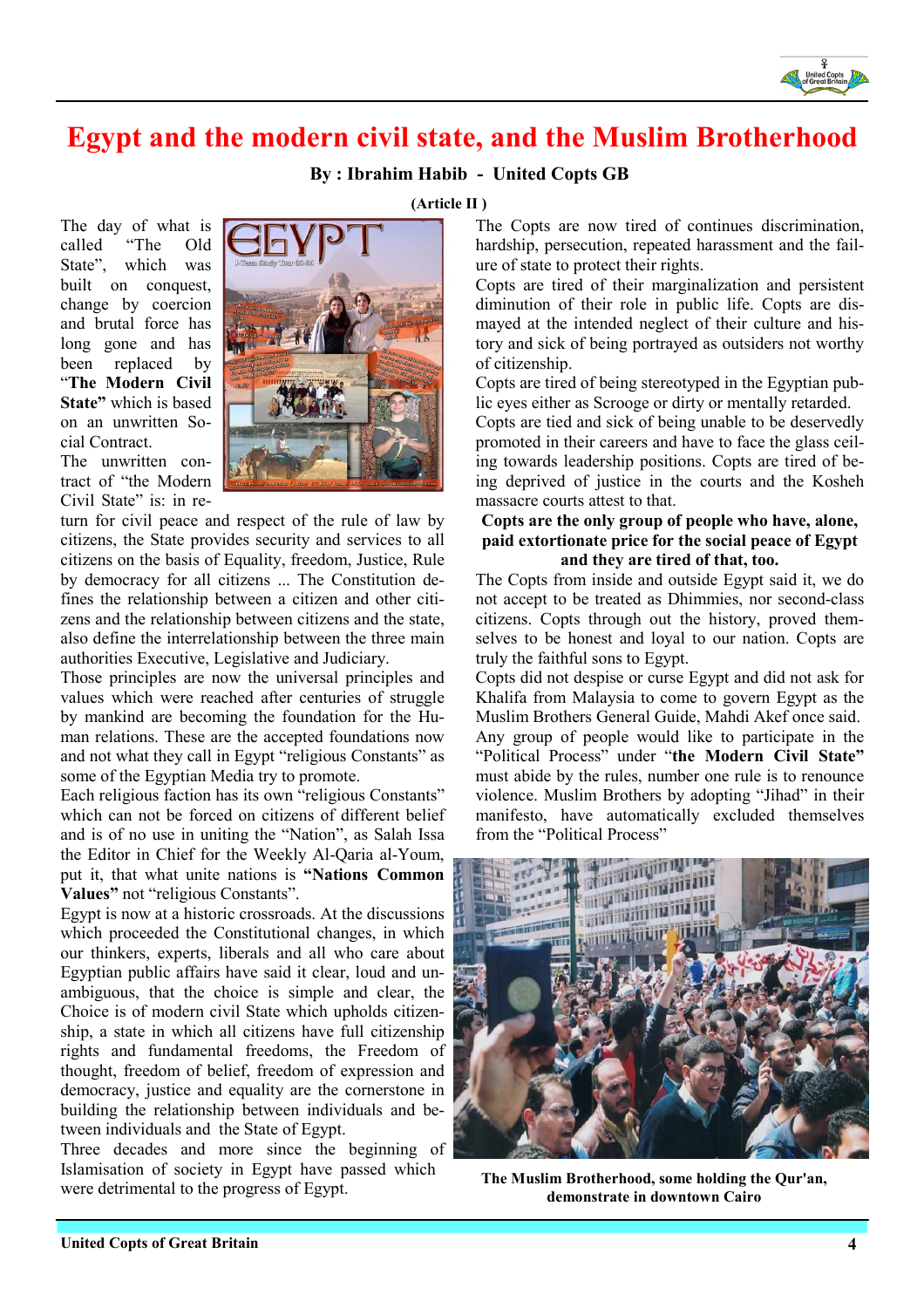

## Part 2 Sources of Radical Islam Sadat Frees the Muslim Brotherhood

The rise of Sadat to the presidency in 1970 led to the arrival of a new brand of radical Islam. The jihadist groups born in Nasser's prison camps in the 1960s were inspired by Qutb's ideology, openly professing violence in order to impose an authentic brand of Islam not only on Egypt but also all over the world.

President Sadat released the members of the Muslim Brotherhood in 1971 and let them widen their influence over Egyptian society, but he remained quite suspicious of them. He did not allow them to regain their legal status but left them in limbo active and infiltrating civilian and religious organizations but without the possibility of reviving their old framework as a political party or legal NGO. Sadat believed at the time that he needed them to fight his opponents on the left, the remnants of the Nasser era that he wanted to obliterate. Apparently, he was not aware that some of the Brothers had been converted to more extremist views, urging limitless violence to promote their goals.

Sadat twice changed the constitution of Egypt to appease them. In 1970, even before he freed them from the camps, Sadat added a clause declaring Islam as the state religion. After the secularism of Nasser this was very significant. It further stipulated that the *shari'a* is a source of legislation. The radicals and the Muslim Brotherhood were not satisfied and in 1980 Sadat changed the same clause to emphasize that shari'a is the main source of legislation. But this did not convince them and they killed him one year later. Immediately after the release of the imprisoned Muslim Brotherhood members in 1971, a number of extremist groups were formed: Al-Takfir wa al-Hijra, Hizb al-Tahrir al-Islami, and al-Gamaa al-Islamiya. Al-Takfir wa al-Hijra declared all

Egyptian society to be infidel. In the beginning they did not preach violence but were very radical in their thinking. Later, they became involved in the abduction and killing of a former minister of religious endowments, for which their leader, Shukri Mustafa, was arrested, tried, and hanged. All of the groups retained the concept of takfir, declaring infidel, but not necessarily referring to all of society.

The violence continued and culminated with a *jihad* group that declared war against what it called a non-Muslim government of Egypt. Their activity peaked with the assassination of President Sadat in October 1981, but they failed to carry out the coup d'etat they had planned to follow the killing. President Mubarak proclaimed a state of emergency and began a relentless war against them, a war that is not over yet. With the assassination of Sadat, another phase of radical Islam came to an end. However, the march of development in Egypt and its opening to the West were also obstructed. Mubarak continued the peace with Israel and



deepened Egypt's relations with the West, but he remained very cautious, trying to find the balance between the pressure of Islam and its radical dissidents, and Western values and technology.

The drive for world *jihad* was next given impetus by the Iranian revolution and the Afghanistan war, moving its center out of Egypt. From 1980 jihad organizations began appearing among the Palestinians in the territories. In Lebanon it is the Hizballah.

Then came al-Qaeda led by bin Laden. For the first time, an international jihadist organization was making a major effort to operate in many different countries, Muslim and non-Muslim. Still, the ideology of al-Qaeda is from the Egyptian Ayman al-Zawahiri, one of the leaders of the Egyptian jihad group. He and a number of his colleagues fled from the authorities after the assassination of President Sadat and went to Afghanistan.

All the Muslims savage attacks against Christians in egypt happen after Muslims Friday's prayers

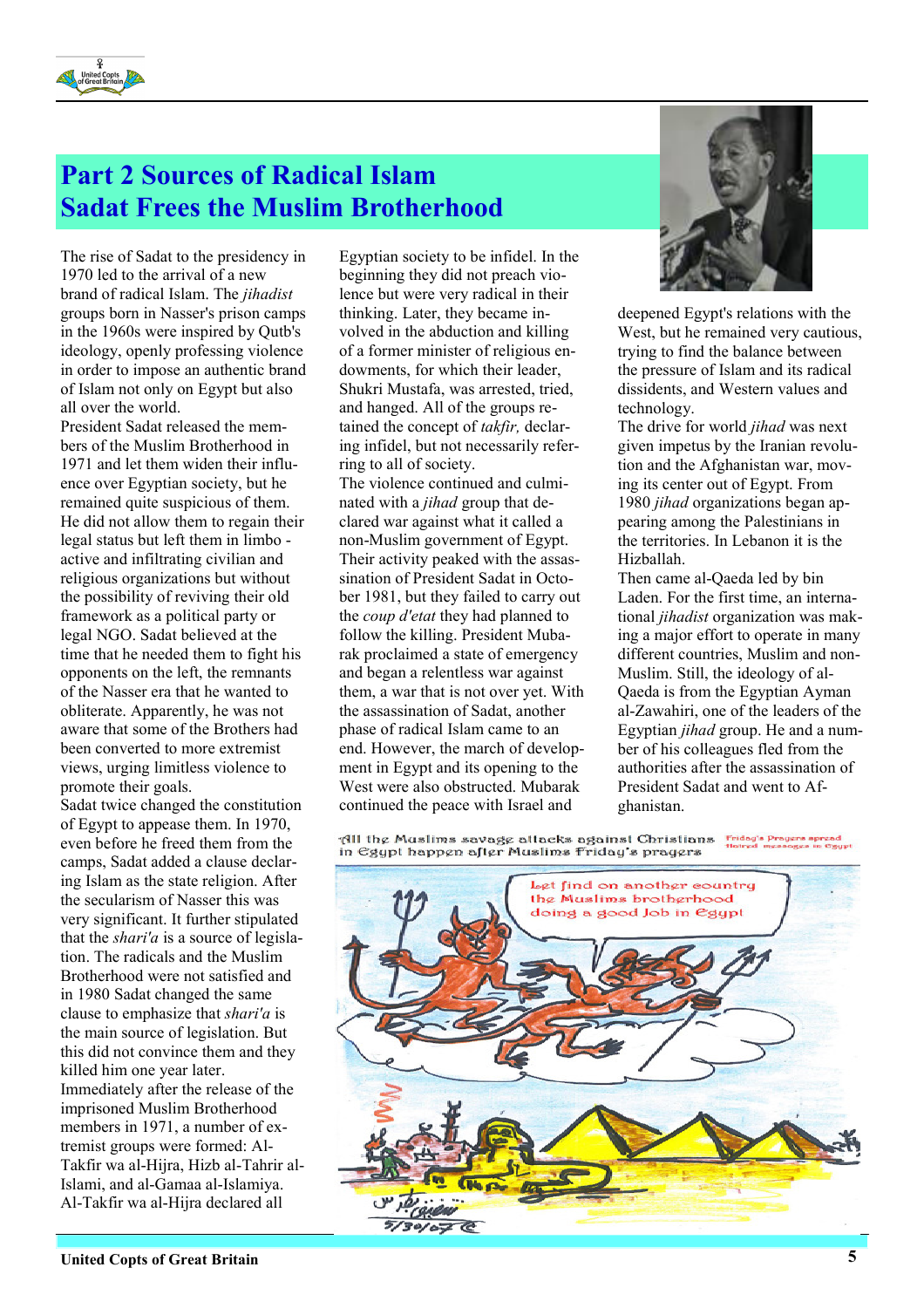# The real darkness at the heart of Islamist terror

#### By: Michael Gove - Conservative MP for Surrey Heath

Listen to any Radio 4 discussion on what motivates terrorists, and the same consensus is usually reached – it's foreign policy, stupid. Bush and Blair, Iraq and Afghanistan, the West's misguided interventions in the Muslim world, that's what inflames young hearts with righteous anger, an anger which our leaders have allowed to become a killing rage.

Pay attention to the conversation of intellectuals, commentators and many self-proclaimed community leaders and the same message is amplified and elaborated. William Dalrymple warns us that ill-considered interventions provoke those who have hitherto been pious and peace-loving into taking up arms. John Humphrys tells the Prime Minister, as though it were an established fact, that the 7/7 bombings took place "because of Iraq". The Muslim Council of Britain greeted news of the plot to bomb British tourists out of the sky last summer with an open letter to the Prime Minister asking him to "change our foreign policy".

The degree of consensus is impressive. What a pity it's not supported by the facts.

The reporting of the Operation Crevice trial has revealed much more than just the failings of the intelligence and security services. It has also reminded those with eyes to see of the real darkness at the heart of Islamist terror. Were the targets they chose symbols of Western foreign policy adventurism? Or was there another reason for their choosing to fantasise about mass murder in a shopping mall and a nightclub? Why did they choose to single out not our foreign ministry but the Ministry of Sound? And why, when they were enjoying the thought of murder on the dancefloor, did one of their number say, "No one can turn around and say, 'Oh, they were innocent', those slags dancing around. Do you understand what I mean?"

Unfortunately, all too many do not understand what Jawab Akbar did mean. Because so many of those who choose to comment on terrorism, its roots, motivations and methods, fail to understand the ideology that drives and justifies these actions. I have explored that ideology, Islamism, in a book, Celsius 7/7, which has just been republished. And in the course of my exploration it became clear that the ideological motivation for the terrorist threat we face is an austere and pitiless twisting of Islam that offers young men redemption through violence, and the opportunity to exalt themselves by purging the world of the impure. Just as the ardent young followers of Hitler in 1930s Germany were offered membership of an elite, a sense of special self-belief and a tempting opportunity to give vent to their resentments and frustrations through violence against those who were "impure" in racial terms, so today's Islamist extremists are offered the same bewitching path, with the focus of violence being those who are "impure" in ideological and cultural terms. The impure, the targets for

slaughter, we now know, are not just "apostates" who mock Islam, such as Salman Rushdie or the Danish cartoonists, nor are they even the architects of foreign policy adventures – the Bushes and Blairs, Reids and Rumsfelds, they are the clubbers and shoppers of modern Britain – in the eyes of the Islamist killers we are all slags, none of us innocent. That is the ugly, and troubling, truth which there should be no dancing around.

And yet, and yet. Few of those who rush to provide explanations for why these young men act as they do have troubled to study the thoughts and writings of their guides and mentors. The works of the founding fathers of Islamism, such as the Egyptian activist Sayyid Qutb, lay bare an antipathy towards the West, its culture, its freedom, its sexual liberties and the very idea of equality between the sexes. For Qutb and other Islamist thinkers the ideal goal is a world in which every action is governed by submission to an impersonal and unforgiving god. As his fellow Islamist ideologue Abul Ala Mawdudi argued, the goal is "a state [where] no one can regard any field of his affairs as personal and private. The Islamic state bears a kind of resemblance to the Fascist and Communist states".

And because those who follow Islamism are in thrall to a totalitarian world-view, like Fascism and Communism, the actions of others are always viewed through the skewed perspective of a narrow faith. And so whatever we do, unless it's in conformity with their extremist vision, is provocative. If we support the right of women to choose what they wear, we are not respected for our tolerance towards all, we are damned for allowing licentiousness. And when it comes to foreign policy, when we choose not to intervene, when we decide that we shan't get involved, whether in Bosnia, Chechnya or Kashmir, we are not respected for our modesty and restraint on the world stage. We are damned again, for not acting in accordance with Islamist ambitions. Against this challenge there really is only one appropriate response – a determination to do what we know to be right in defiance of the demands of men and women who exalt in slaughter. If we changed our society to make ourselves less offensive to the extremists that would not be prudent politics. It would be submission.

#### Man U critics should concede defeat

round this time nearly two years ago the consensus among sporting commentators on the future of Manchester United was as stiflingly conformist as the consensus among terrorist commentators has been on foreign policy. And events have now proved it just as wrong.



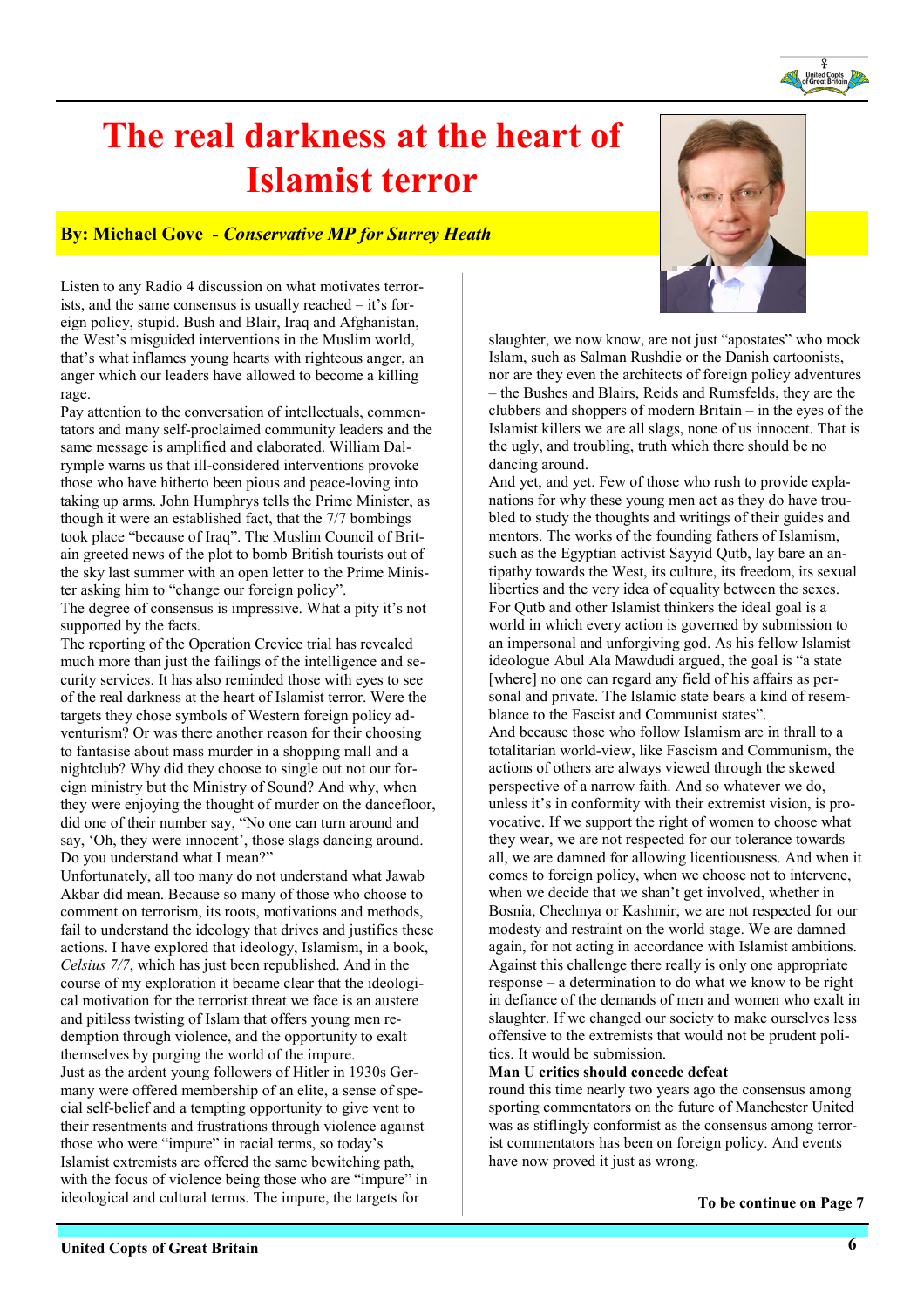

#### (From Page 6)

For two years ago, when the Glazer family was mounting its takeover bid for Man U the near-universal view was that these Yankee asset-strippers were bringing nothing to Old Trafford but a barrel-load of debt and the inevitable consequence of their arrival would be a fire-sale of gifted players and a lack of adequate investment.

Now that Man U are on course for a Premiership triumph, I haven't noticed any significant recantation among commentators. But I do hope that, over time, we'll come to recognise that the commentating consensus, which has been so sceptical of new money and innovation in football, acknowledges that globalisation has been good for our na-

### News News News News News News

#### tional game. Children of hype

Belting along the M4 the other day, I saw a massive poster stretched across a tower block advertising the new "Tolkien" novel The Children of Hurin. It's clear the publishers believe that they've unearthed a goldmine. But the key question as to whether or not his book is a success is not how big the ad spend is, but how many people will be happy to be seen with that iconic book cover under their arms, or on their laps, on our buses and in our parks. And my guess is that there won't be many people this summer who'll be happy to be seen toting around a volume which will mark them out as The Children of Hype.

## Bush condemns radical Muslims in visit to mosque

WASHINGTON -- Visiting an Islamic mosque on Washington's Embassy Row, President Bush delivered a strongly worded denunciation today of Muslim radicals and said he would appoint for the first time a U.S. representative to a major international Islamic organization.

Bush's remarks came during his second visit to the Islamic Center of Washington, which is marking its 50th anniversary. He is the first president to visit the center more than once. Six days after the Sept. 11 attacks, he spoke at the center to denounce anti-Muslim violence and prejudice.

That visit occurred during a period of sympathy for the United States. Today he spoke under much different conditions, at a time when U.S. officials have gone out of their way to defend the war in Iraq and present the Bush administration's policy as one intended to further democracy rather than an attack on Islam,

## U.S. House Condemns Saudi Arabia for

### Religious Abuse, Pulls Plug on Aid

WASHINGTON – The U.S. House voted to cut off all aid to Saudi Arabia despite the Bush administration's support for the country, accusing the close U.S. ally of religious intolerance and funding terrorism.

Legislators late Friday night slipped an amendment into the massive \$34.2 billion dollar U.S. foreign spending bill for next year that would ban all form of aid to the oil-rich country. Although similar measures have previously passed the House, the amendment made sure to deny all fund transfer, including by the president for the war on terrorism.

Saudi Arabia, however, is recognized for its religious intolerance by both the U.S. State Department and the persecuted Christian advocacy group Open Doors – which listed the country in its 2007 World Watch list as the second worst Christian persecutor in the world behind North Korea.

Furthermore, the U.S. Commission on International Religious Freedom – the independent, bipartisan government religious freedom monitor – recommended to the U.S. State Department again this year that Saudi Arabia be designated a Country of Particular Concern – the worst religious freedom violation label. The State Department has often criticized Saudi Arabia for religious intolerance and human rights abuses including a legal system with punishments such as flogging and amputation.

Last year, a report by Freedom House concluded that the Saudi Ministry of Education textbooks promoted an ideology of hatred towards non-Wahhabi Muslims. "What is being taught today in Saudi public school textbooks about how Muslims should relate to other religious communities will poison the minds of a new generation of Saudis," said Nina Shea, then director of Freedom House's Center for Religious Freedom.